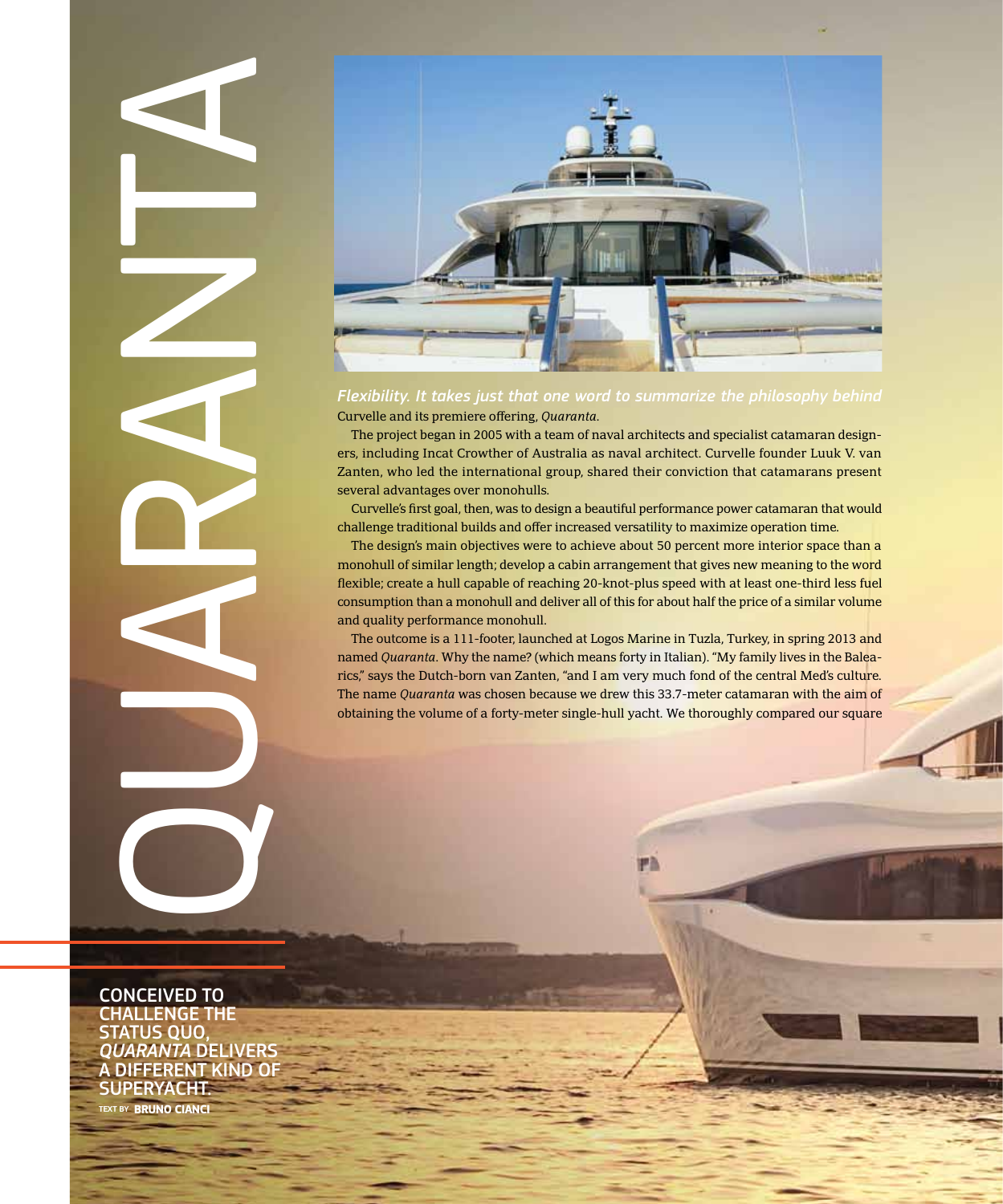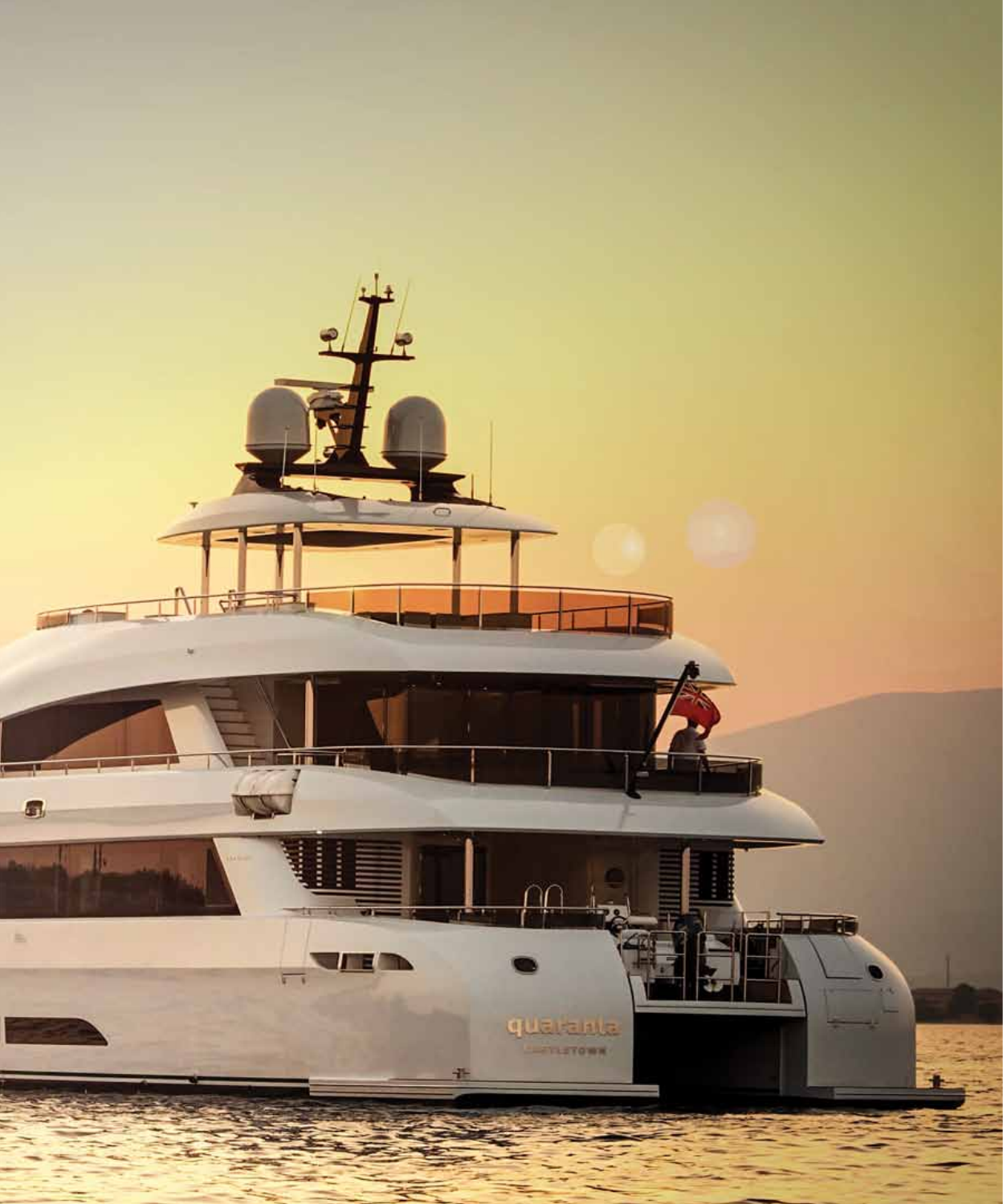

*these pages* With all accommodations on the main deck, the social areas are concentrated on the two upper-most decks. The sun deck offers plenty of sun worshipping space and an al fresco dining option (left), while the bridge deck boasts a comfortable salon and an indoor/outdoor dining area that can seat 12 guests (below and right).

meters for guest use to those of ten mainstream builders' forty-meter models and the result is more than satisfactory." Indeed, we verified that only the Princess 40M has more interior space, but *Quaranta* is unrivaled in terms of exterior deck space at this length.

"During the summer of 2013, *Quaranta* had ten to twelve guests on board for three consecutive months," says van Zanten. "It was a success, the very first reward to our approach and long-lasting efforts." The successful, busy season was due in part to the yacht's extremely flexible layout that can accommodate all sorts of groups. All guest staterooms are located on the main deck. A long corridor decorated with marine-themed photographs divides four staterooms (two on the port side and two on the starboard side) located aft of a large spiral staircase that leads to the upper salon deck. Two more cabins are located forward of the stairs. Due to the absence of structural bulkheads, they can be configured as three huge suites or six en suite staterooms, or any combination of those. When two staterooms are joined to create a suite by sliding a movable bulkhead, the beds in the second stateroom can be made into settees to create a private salon, and the two bathrooms become a his and a hers. In addition, each stateroom's bed can be configured as a double (oversized queen bed) or as two singles.

"The configuration can be changed in a matter of hours—a few minutes if the required changes are small," says van Zanten.

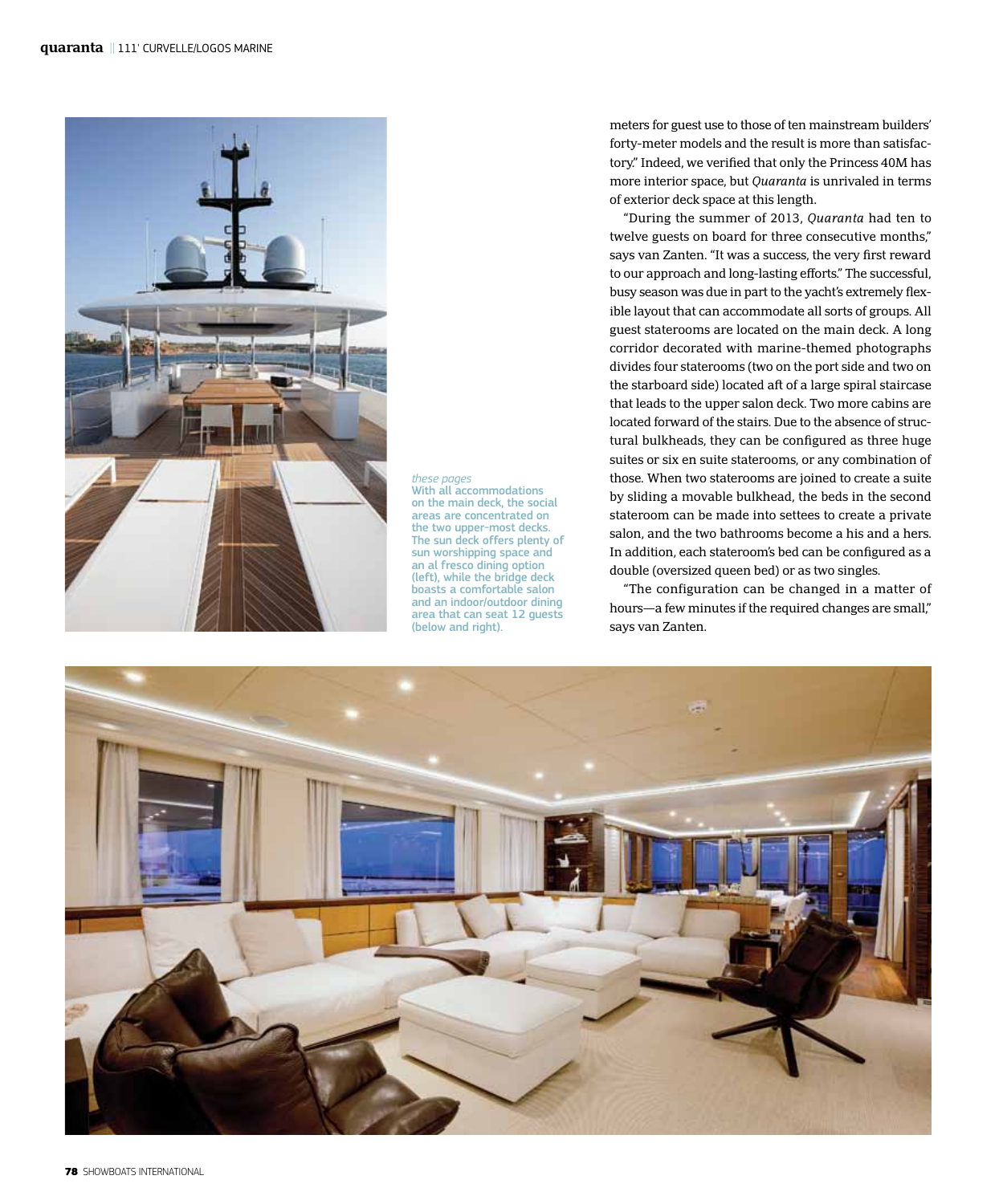

"On board *Quaranta* nothing is permanently set," he continues. "Let me give you [another] example: the dining tables are all made up by massive wood modules that allow quick reduction or enlargement according to the precise number of people that need to be accommodated."

This flexibility ethos also applies to ownership. Curvelle has developed a syndicate ownership that enables clients to buy one or more of seven shares of the yacht. "*Quaranta* has been specifically designed for such a formula," van Zanten says.

In addition to the inherent space afforded by a catamaran design, the construction material of carbon hybrid

composite further added volume. "Since the material is so strong and light, we were able to reduce the structural engineering requirements together with our structural consultants High Modulus [now Gurit], which resulted in more headroom (6' 11" in cabins; 7' 1" in the salon) and more floor space overall," van Zanten says. "We took inspiration from the offshore windblade construction industry and from the modern airline construction business."

In late 2010, van Zanten turned to Logos Marine to develop and build provisional male molds and build the hull and superstructure in carbon/e-glass and epoxy composite.

"The name *Quaranta* was chosen because we drew this 33.7 meter catamaran with the aim of obtaining the volume of a forty-meter single-hull yacht." – Luuk V. van zanten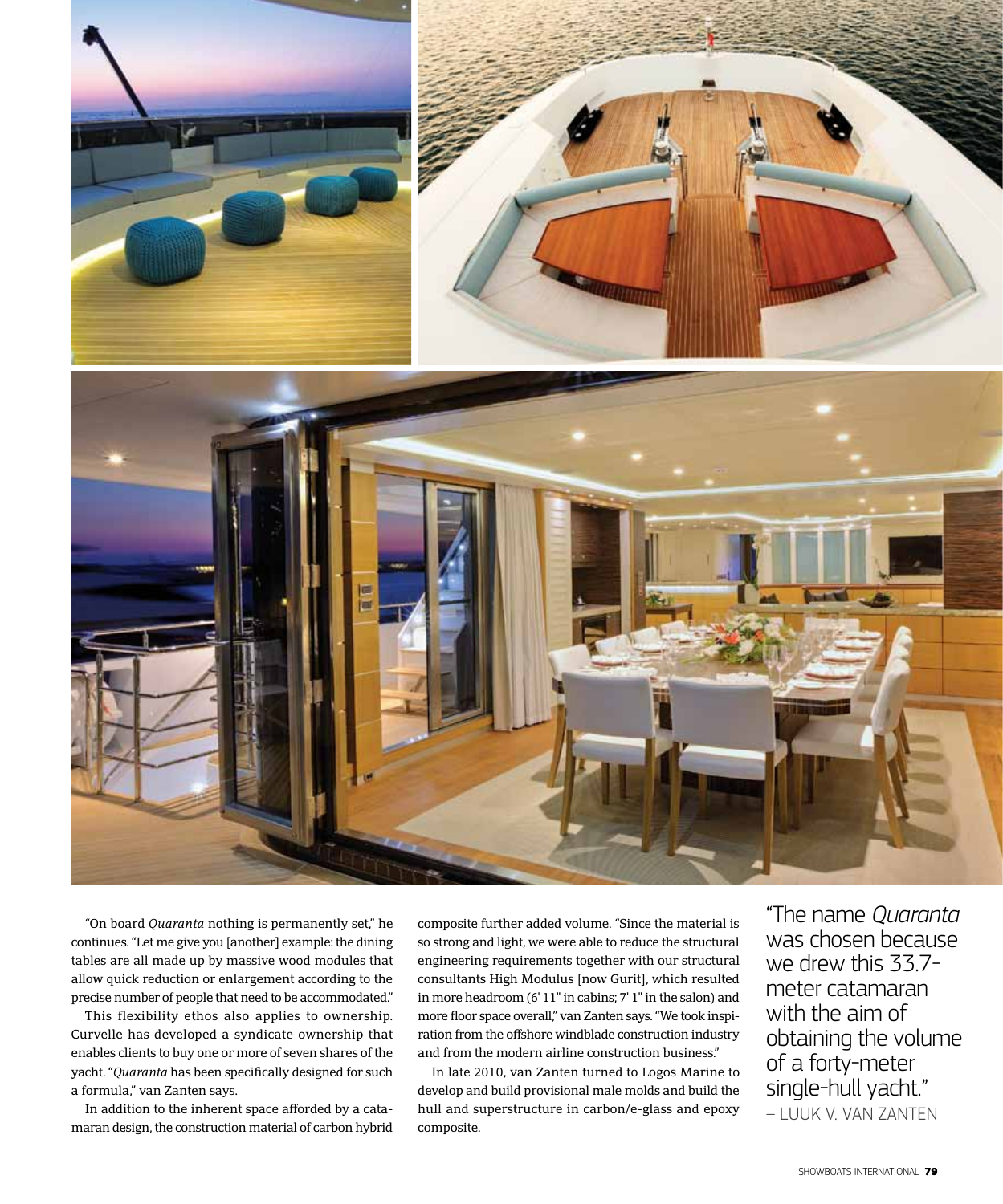

The inherent space afforded by a catamaran design plus an extra deck gives guests about 50 percent more space than the same length monohull.

With four decks and a 29-and-a-half-foot beam, *Quaranta* is six-and-a-half feet wider and has one more deck than what would be found on a single-hull yacht of a similar size, yielding approximately 50 percent more space for guests. Sicilian naval architect Mauro Giamboi was challenged to take all this volume and wrap it in an elegant package that would have the lines of a regular monohull when seen from the side. He met the challenge brilliantly.

Expanding the space further, at least visually, are nine-foot-wide by three-foot-tall windows in each of the guest rooms. In conjunction with the great views, the interior design creates a clean, airy and warm atmosphere. London-based designer Alex Isaac, who recently became luxury furniture maker Linley's creative director, made extensive use of white leather, American oak and Bolon woven flooring for an attractive and easyto-maintain interior.

The same criteria of flexibility and ease of use are evident on the upper deck, dubbed the salon deck, where the main salon and dining area are located. Here, a portside wall of windows opens completely to merge the dining area, situated aft of the salon, with the outdoors—only the starboard side has fixed windows.

There is yet another dining space on the remarkably spacious and open top deck. It is located under the shade of the radar arch and hard top. On the opposite end is the Jacuzzi, surrounded by sun cushions and sheltered by a glass screen forward. A wet bar is located to port and there is plenty of space left to set up additional sun beds.

One of the first things that one notices when stepping on board via the starboard hull is a 20-foot-wide central platform. Not only does it make a great swim platform, it is used to easily lower the tender from its housing on the main deck into the water. Tested for up to three tons, this hydraulically operated platform is more than enough to lift the yacht's 15-foot custom fiberglass catamaran tender (powered by a 50-hp outboard engine and seating seven), a submarine or even a large car. Furthermore, with the help of a track in the main aft deck's overhead, a personal watercraft can be lifted and stowed on the aft deck. Finally,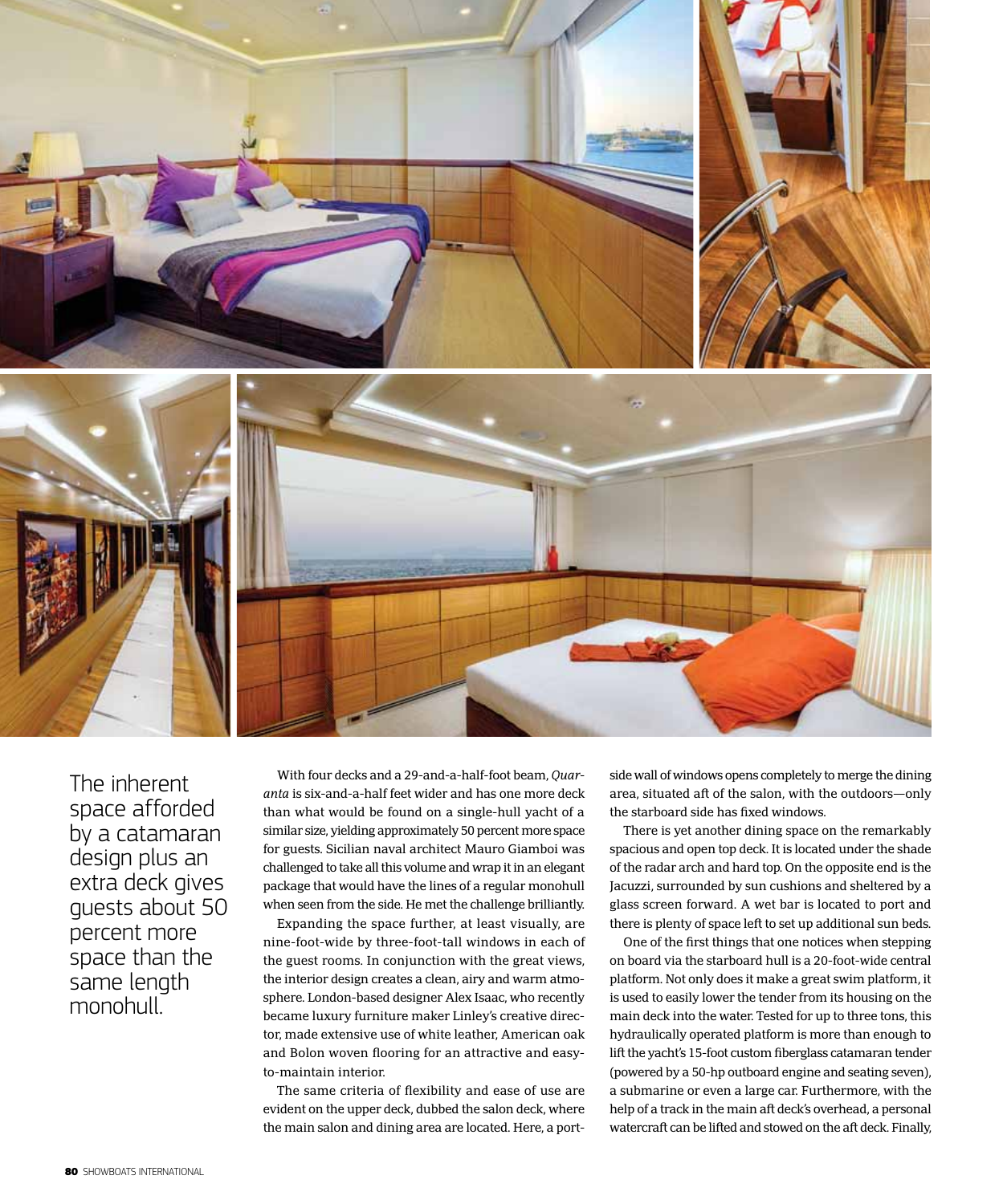a portable, manual aluminum crane able to handle 1,100 pounds is available for an additional crew tender.

Both hulls of the lower deck are dedicated to crew operations and accommodations. The crew of six, including a captain, an engineer, two stewardesses, a chef and a deckhand, are accommodated in three en suite double cabins. The rest of the hulls house the galley, laundry, crew mess and twin engine rooms and lazarettes. Crew can access this area from both the foredeck (forward of the bridge on the upper deck) and from the main deck. One of the noteworthy features of *Quaranta*'s crew quarters is its adherence to MCA LY3 requirements, which came into effect in August 2013 partly in response to the Maritime Labour Convention. The new regulations specify generous standards for crew accommodations, including minimum floor space that is larger than what was previously typical.

Powered by twin 1,900-hp Caterpillar C32s, *Quaranta* performs well at all speeds. Economical cruising speed is between eight to 12 knots, average cruising speed is 13 to 15 knots and fast cruising is between 16 to 21 knots. The hull configuration allows for this wide spectrum and the catamaran's inherent efficiency gives it extended range. The 110-foot catamaran, which is in compliance with MCA rules for unrestricted navigation, has sufficient range to cross the Atlantic Ocean at eight knots.

While van Zanten chose a one-off methodology for the construction of Hull No. 1, this first catamaran is not to be the last. Another Curvelle is already on the drawing table and while van Zanten is not ready to disclose too much yet, he gives us a clue. The name of his new concept is Cinquanta, which in Dante's language means 50. All of a sudden things appear clear; Curvelle has set its next target. **SB** ENHANCED DIGITAL CONTENT ON THE IPAD APP

*these pages*

The accommodations offer multiple sleeping configurations. Each set of two staterooms can be combined into a suite with one cabin transforming into a sitting room (below). *Quaranta*'s versatility even extends to the tender storage; the platform can hold a tender, a submarine or even a car (right). It submerges for easy tender launch.